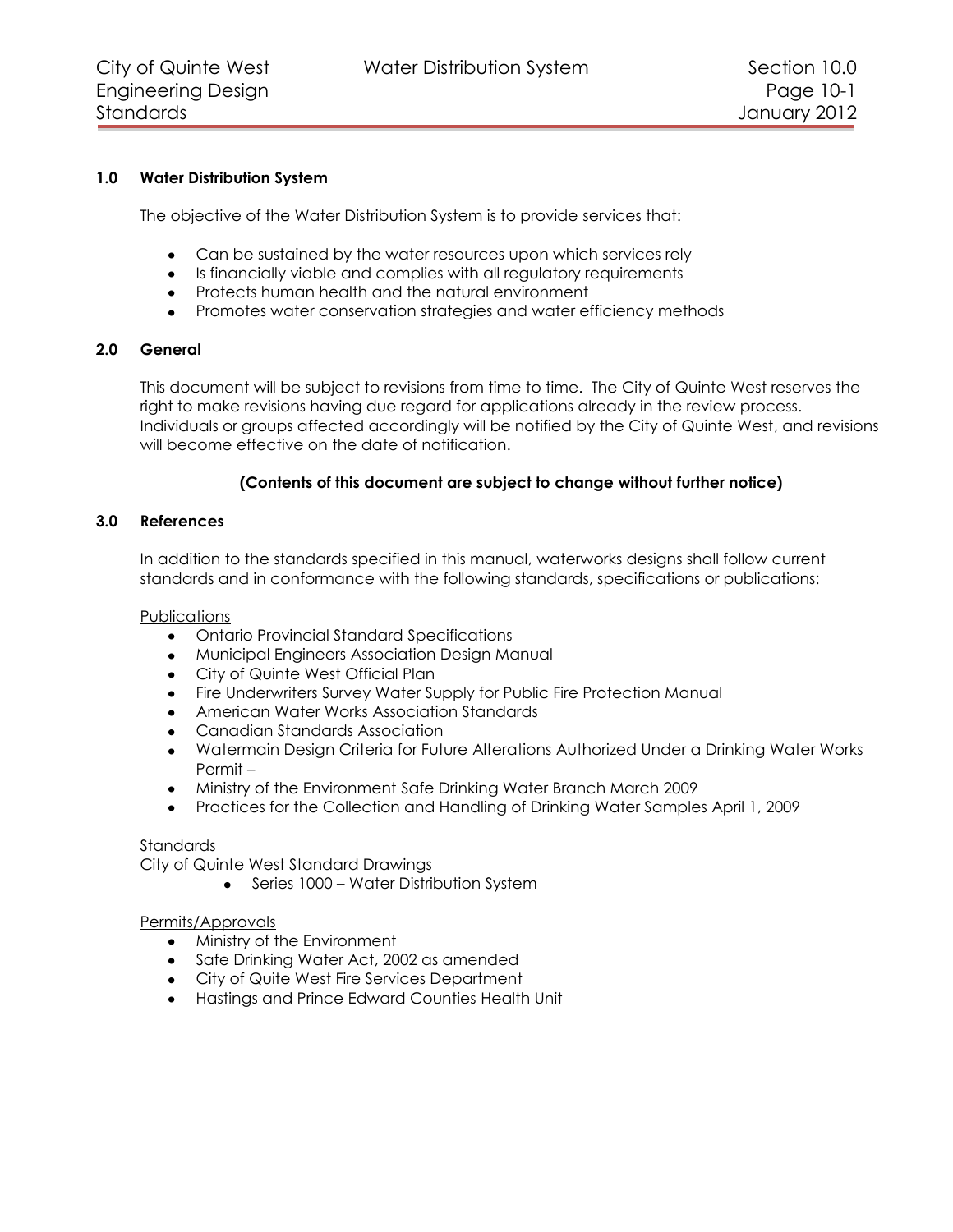# 4.0 Table of Contents

| <b>SECTION</b>     | <b>PAGE</b>                                                                                                                             |
|--------------------|-----------------------------------------------------------------------------------------------------------------------------------------|
|                    |                                                                                                                                         |
|                    |                                                                                                                                         |
|                    |                                                                                                                                         |
|                    |                                                                                                                                         |
|                    |                                                                                                                                         |
| 7.1                |                                                                                                                                         |
|                    |                                                                                                                                         |
|                    |                                                                                                                                         |
|                    |                                                                                                                                         |
|                    |                                                                                                                                         |
|                    |                                                                                                                                         |
|                    |                                                                                                                                         |
|                    |                                                                                                                                         |
|                    |                                                                                                                                         |
|                    |                                                                                                                                         |
|                    |                                                                                                                                         |
|                    |                                                                                                                                         |
|                    | 9                                                                                                                                       |
|                    |                                                                                                                                         |
|                    |                                                                                                                                         |
|                    |                                                                                                                                         |
|                    |                                                                                                                                         |
|                    |                                                                                                                                         |
| 15.0 Fire Hydrants | 10                                                                                                                                      |
|                    |                                                                                                                                         |
| 15.1.1             |                                                                                                                                         |
| 15.1.2             |                                                                                                                                         |
| 15.1.3             |                                                                                                                                         |
| 15.1.4             |                                                                                                                                         |
| 15.1.5             |                                                                                                                                         |
| 15.1.6             |                                                                                                                                         |
|                    | 7.2 Separation Distances from Contamination Sources _____________________________ 5<br>7.3 Materials 6<br>9.3 Materials 8<br>Spacing 11 |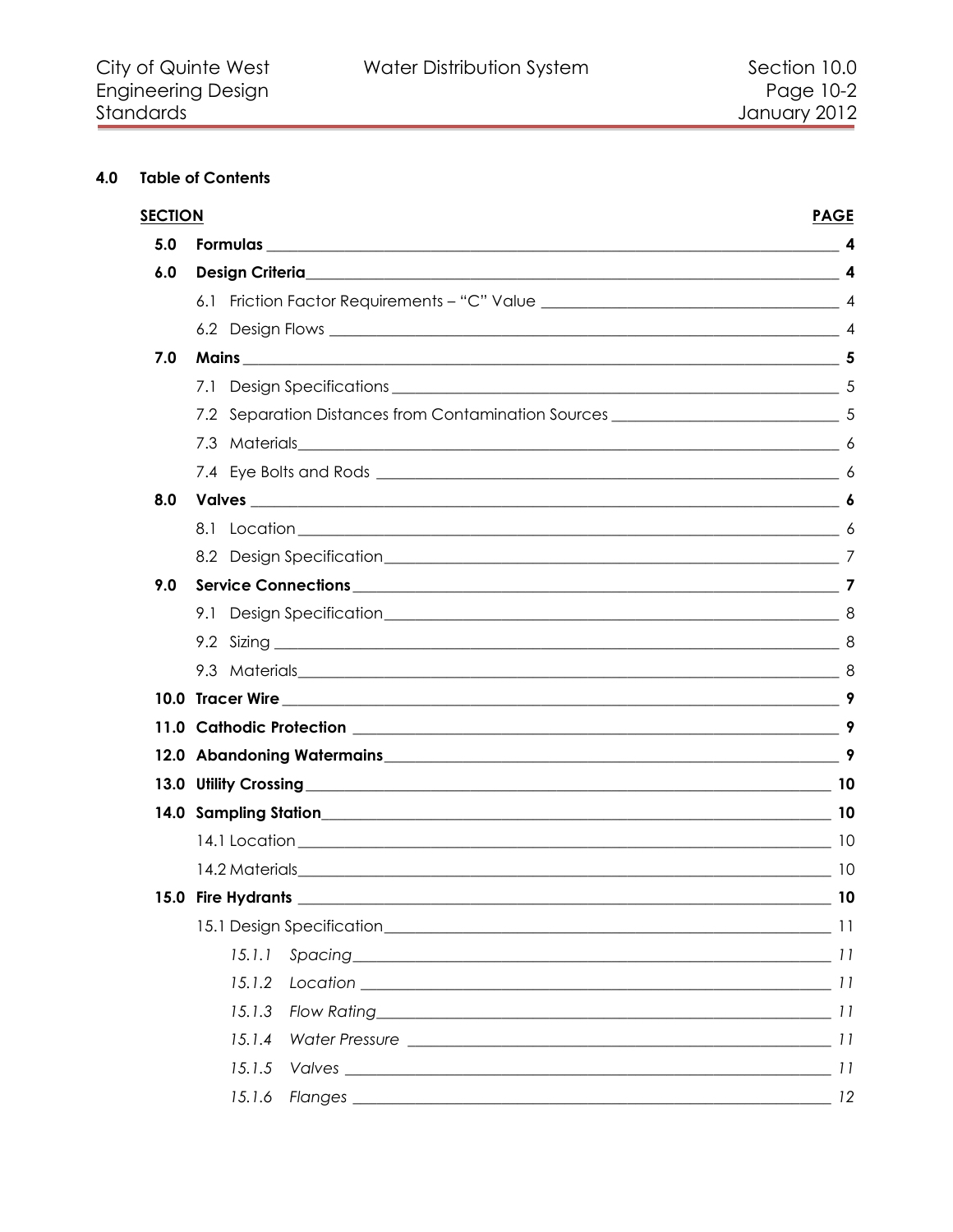|                                                                                           | -12 |
|-------------------------------------------------------------------------------------------|-----|
|                                                                                           | 12  |
|                                                                                           | 13  |
|                                                                                           | 13  |
|                                                                                           | 13  |
| 18.1 Super Chlorination, Pressure Testing and Flushing Procedure_______________________13 |     |
|                                                                                           | 14  |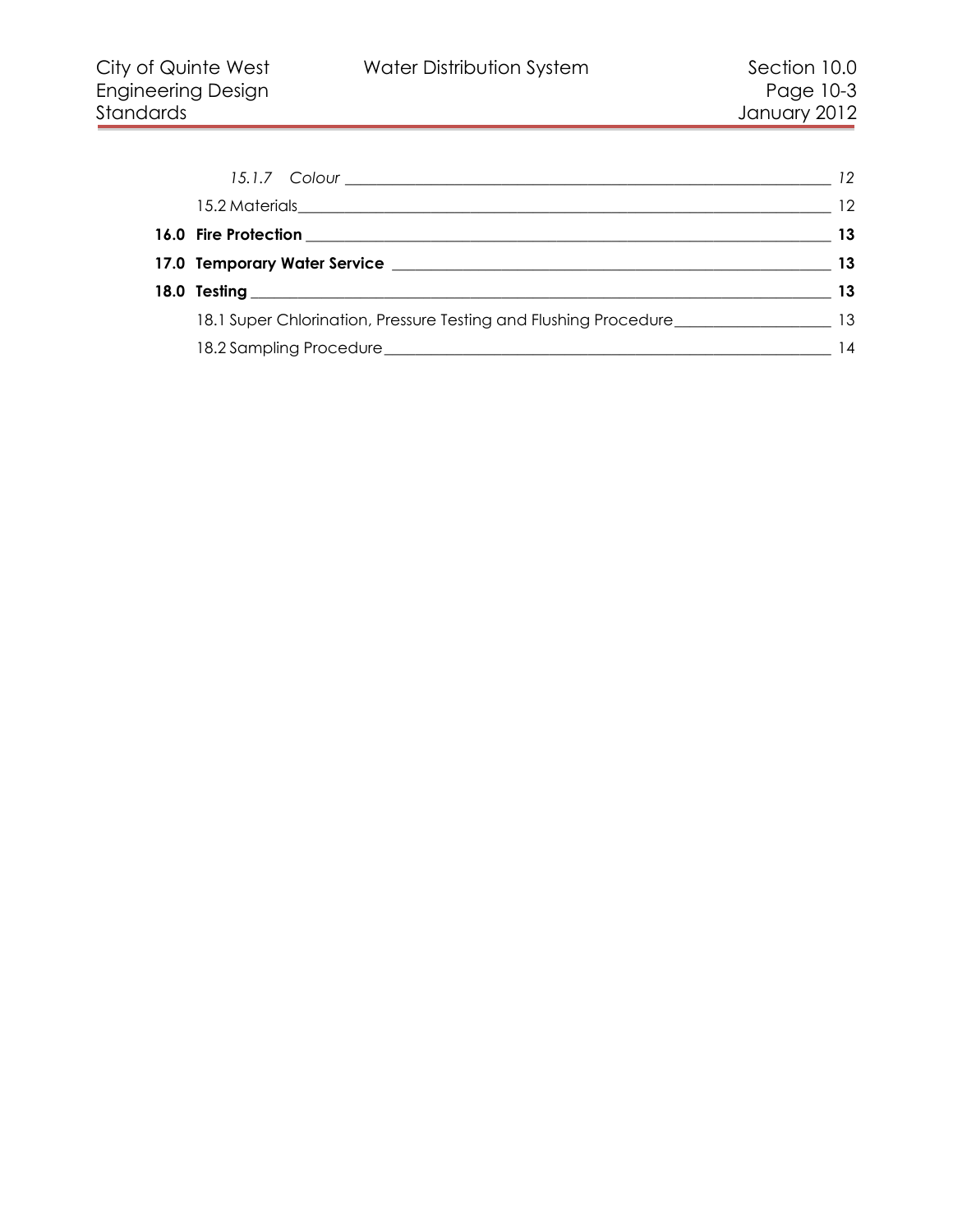# **5.0 Formulas**

<span id="page-3-0"></span>

| Formula                | Eauation                     | Criteria                                                                                                                            |
|------------------------|------------------------------|-------------------------------------------------------------------------------------------------------------------------------------|
| Hazen-Williams Formula | $V = 0.849CR^{0.63}S^{0.54}$ | $V = Velocity (m/sec)$<br>C = Roughness Coefficient (unitless)<br>$R = Hydraulic Radius (meters)$<br>I S = Hydraulic Gradient (m/m) |

# <span id="page-3-1"></span>**6.0 Design Criteria**

# <span id="page-3-2"></span>6.1 Friction Factor Requirements – "C" Value

Where data is not available from actual field tests, the following Hazen-Williams "C" value shall be used for design for pipes made of traditional materials:

| Diameter (mm)  | C-Factor |
|----------------|----------|
| 150mm          | 100      |
| 200mm to 250mm |          |
| 300mm to 600mm | 120      |
| Over 600mm     | 130      |
|                |          |

*Source: Watermain Design Criteria – MOE March 2009*

## <span id="page-3-3"></span>6.2 Design Flows

| Criteria                |                                                    | Standard                   | Minimum                    | Maximum        |
|-------------------------|----------------------------------------------------|----------------------------|----------------------------|----------------|
|                         | Average day per capita                             |                            | 450 Liters/                | 2.75 times the |
|                         |                                                    |                            | capita/day                 | average day    |
| Peak Hour Rate Factor   |                                                    | 1.5 times                  |                            |                |
|                         |                                                    | average                    |                            |                |
|                         | Peak Hourly Demand Factor                          | 2.5 times                  |                            |                |
|                         |                                                    | average                    |                            |                |
| Pressure                | <b>Under Normal</b><br><b>Operating Conditions</b> |                            | 280 kPa                    | 700 kPa        |
|                         | <b>Under Fire Flow</b><br>Conditions               |                            | 140 kPa                    |                |
| <b>Hydrant Capacity</b> |                                                    | 2273.14 Liters /<br>Minute | 1909.44 Litres /<br>Minute |                |

Design fire flows shall be in accordance with the Underwriters Insurance Bureau of Canada. Where, when using this reference, insufficient fire flow will exist, the Fire Chief shall determine the minimum fire flows which are acceptable to the City.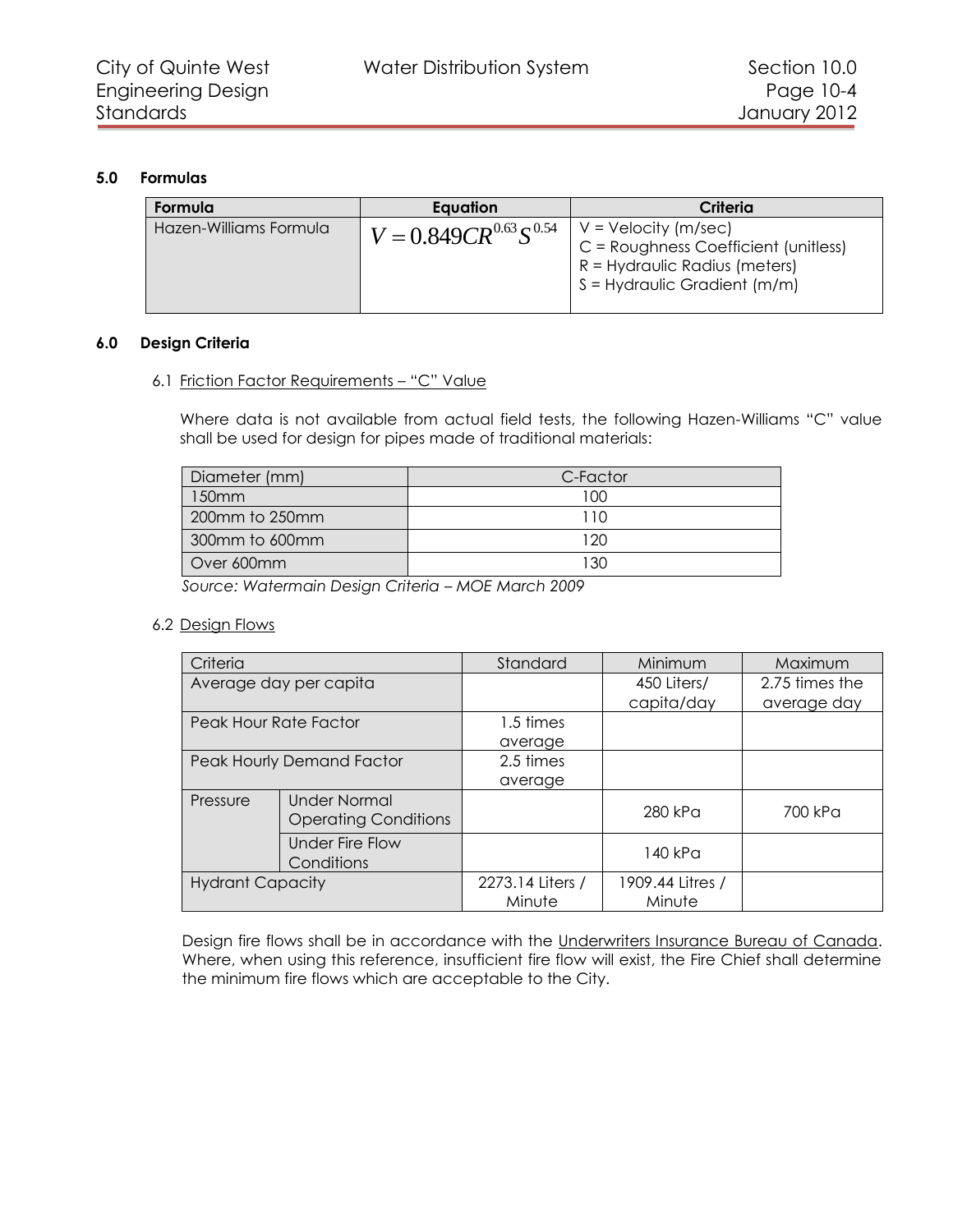## **7.0 Mains**

<span id="page-4-0"></span>The minimum pipe size for water mains shall be 200mm with exception that dead-end mains on cul-de-sacs of 20 or less dwelling units may be 150mm, subject that adequate fire protection can be met.

Where dead-end watermains cannot be avoided, they shall be designed with a means to provide adequate flushing.

Water mains and water services shall not be used as an electrical ground in new buildings.

#### <span id="page-4-1"></span>7.1 Design Specifications

The minimum depth of cover measured from the top of a main or a service connection gooseneck shall not be less than 1.8m. Pipe bedding and cover shall conform to those set forth in OPSS or as recommended in a soils engineering report.

Water mains shall be evenly graded and hydrants shall be placed at high points.

All bends and plugged ends shall be restrained with mechanical joint restrainers. Location of mechanical joint restrainers must be at any ductile fitting with a minimum of one joint 6 meters from a ductile fitting in accordance with OPSD and AWWA standards.

#### <span id="page-4-2"></span>7.2 Separation Distances from Contamination Sources

Sewers/sewage works and watermains located parallel to each other shall be constructed n separate trenches, maintaining a clear horizontal separation distance of at least 2.5m measured from closest pipe to closest pipe edge.

In the case where a watermain crosses above or below a sewer, a minimum vertical distance of 0.5m between the outside of the watermain and the outside of the sewer shall be provided to allow for proper bedding and structural support of the watermain and sewer pipe.

No watermain shall pass through or come in contact with any part of a sewer access/maintenance hole, septic tank, tile field, subsoil treatment system or other source of contamination. *(Watermain Design Criteria March 2009, MOE)*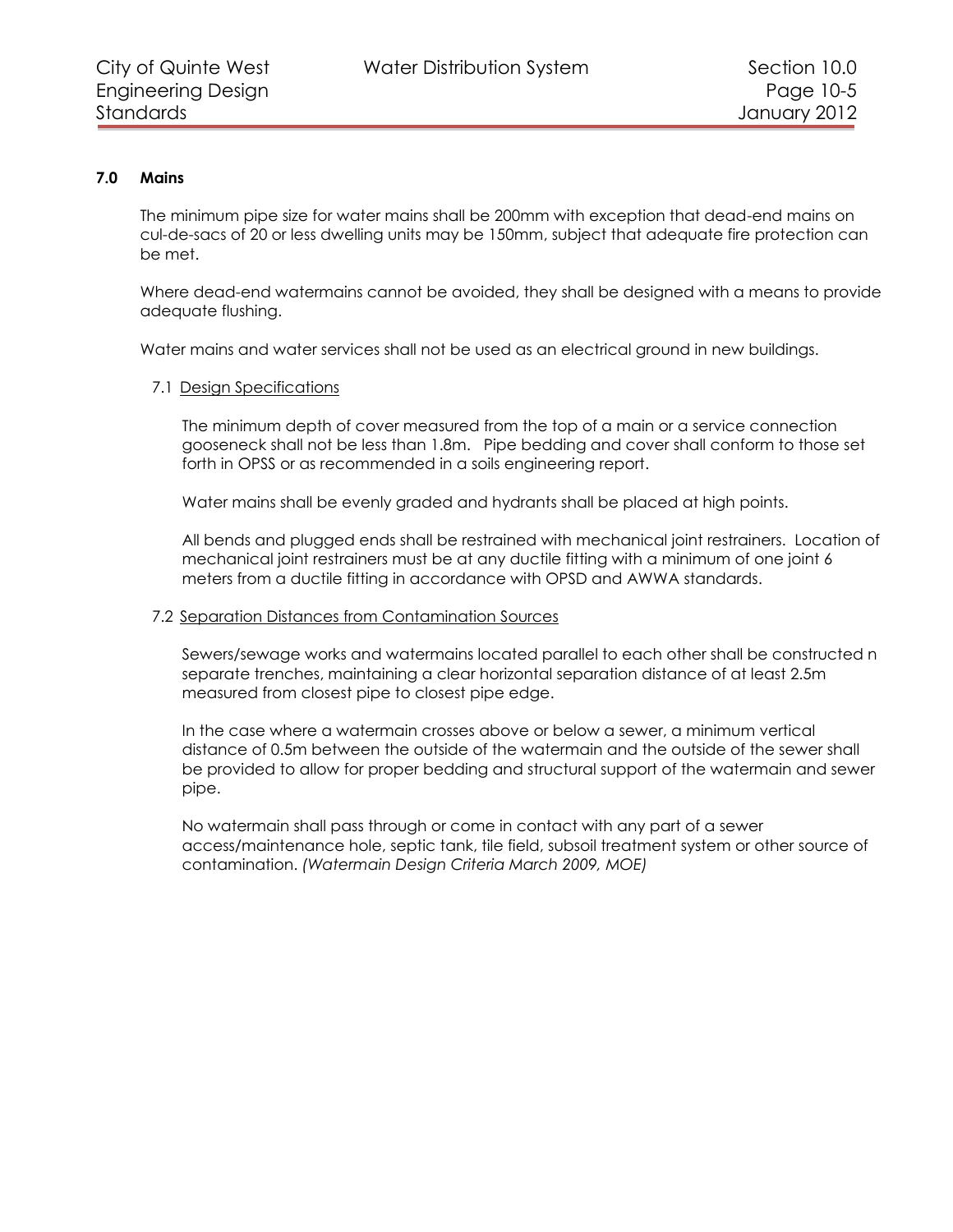# <span id="page-5-0"></span>7.3 Materials

All materials shall conform to relevant OPSS.

| Criteria                   | Size / Condition                 | Specification                                                                                                                        | <b>Required Standard</b>                                                 |
|----------------------------|----------------------------------|--------------------------------------------------------------------------------------------------------------------------------------|--------------------------------------------------------------------------|
| Pipe                       | 300mm and<br>smaller             | PVC DR 18 colored "Blue Brute" or<br>equivalent or DI Pressure Class 350 or<br>CIC/L 52. Rated at 350 psi.                           | AWWA C-900, CSA<br>B137.3                                                |
|                            | Larger than<br>300 <sub>mm</sub> | DI C/L Class 52 or Pressure Class 350<br>cement mortar lined with tyton joints<br>Rated at 350 psi.                                  | AWWA C-900, CSA<br>B137.3                                                |
| Fittings                   | DI Pipe                          | Bibby-Ste-Croix, Star Pipe Products,<br>or approved equivalent                                                                       | D.I. per ASTM A-536<br>ANSI / AWWA<br>C153/A21.53 and UL<br>requirements |
|                            | <b>PVC Pipe</b>                  | Ipex or approved equivalent                                                                                                          | AWWA C-907/C-905,<br>CSA B137.3                                          |
| Joint<br><b>Restraints</b> | <b>PVC Pipe</b>                  | For AWWA C-900/C-905 PVC Pipe<br><b>Star Pipe Products Pipe Restrainers</b><br>1000, 1100, or 1200 series or<br>approved equivalent. | T-Bolts/Rods/Hex Nuts:<br>Low Alloy Steel Per<br>AWWA C-111/A21.11       |
|                            | DI Pipe                          | As approved.                                                                                                                         |                                                                          |

# <span id="page-5-1"></span>7.4 Eye Bolts and Rods

Eyebolts shall be zinc coated ANSI/ASME B1.1 19mm. Rods shall be ANSI/ASME B1.1 19mm Grade 316 stainless steel. The number of rods required will be set out below:

Number of 19 mm Rods for Eye Bolt Restraint

| Pipe Size | Dead End, Tee,<br>& Dead End<br>Valve | Fitting 90° Elbow | Fitting 45° Elbow | Fitting 25° Elbow |
|-----------|---------------------------------------|-------------------|-------------------|-------------------|
| 150 mm    |                                       |                   |                   |                   |
| 200 mm    |                                       |                   |                   |                   |
| 250 mm    |                                       |                   |                   |                   |
| 300 mm    |                                       |                   |                   |                   |
| 400 mm    | Not permitted                         | Not permitted     |                   |                   |

## **8.0 Valves**

<span id="page-5-2"></span>The operation of all valves, curb stops and hydrants shall be restricted to employees of the Public Works Department.

<span id="page-5-3"></span>8.1 Location

Three valves shall be placed on a tee intersection and four valves on a cross intersection. On straight runs isolation valves shall be not less than 150m or such that 40 family dwellings units or equivalent can be isolated.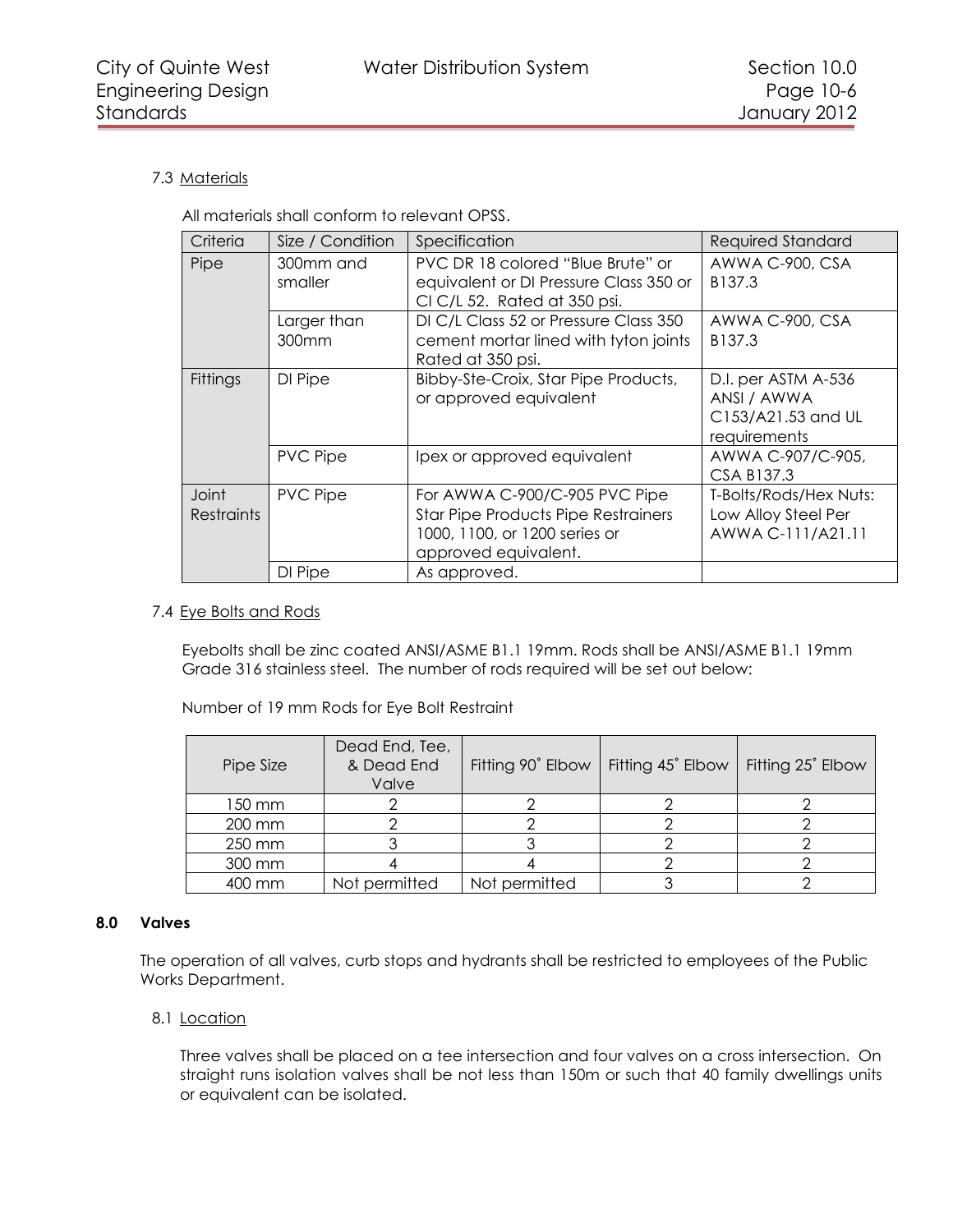# <span id="page-6-0"></span>8.2 Design Specification

Valve boxes shall be adjusted to finish grade. Services within the road surface must be set to grade and raised at time of final lift of asphalt.

Both valve ends shall be mechanical-joint per AWWA Standard C-111.

| Criteria            | Size / Condition                                                   | Specification                                                                                                                             | <b>Required Standard</b>                                                                                                                                                    |
|---------------------|--------------------------------------------------------------------|-------------------------------------------------------------------------------------------------------------------------------------------|-----------------------------------------------------------------------------------------------------------------------------------------------------------------------------|
| <b>Valves</b>       | All                                                                | Resilient seat counter clockwise<br>opening with 50mm (2") square<br>operating nut<br>Valve body shall be high-strength                   | <b>AWWA C-509 &amp; ULC</b><br>Listed<br>ASTM A126 Class B with                                                                                                             |
|                     |                                                                    | cast iron<br>Clow Canada Ltd. or approved<br>equivalent                                                                                   | 18-8 Type 304 stainless<br>steel body seat.                                                                                                                                 |
|                     | 400mm or<br>Larger Butterfly<br>Valves for<br>Ductile Iron<br>pipe | Clow Canada Ltd butterfly, 400mm<br>or larger 50mm turning nut<br>opening counter clockwise<br>complete with gear operator as<br>approved | AWWA C-504.<br>AWWA C-504 Class<br>150B valve shaft<br>diameter, and full C<br>class 150B<br>underground-service-<br>operator torque rating<br>throughout entire<br>travel. |
| Valve<br><b>Box</b> | All                                                                | $5^{1/4}$ " – 130mm Slide Valve Box with<br>Guide Plate.<br><b>Bibby-Ste-Croix or Approved</b><br>Equivalent                              | Top - VB625<br>Bell Bottom - VB530L                                                                                                                                         |

## <span id="page-6-1"></span>**9.0 Service Connections**

Sewer services and water service connections are not permitted in driveways or private sidewalks. Water service connections shall be installed to the mid-point of the frontage of all single-family lots.

Engineering plans should indicate location and standard driveway type. Driveways must not be located above water service valves or utility cleanouts or within a utility easement where a utility is known to exist. If services in a driveway are unavoidable the City requires sewer cleanouts to have a steel cap and water shutoffs set to grade and clean of and asphalt or concrete material.

Water and sewer services shall not be connected at the property line until such time that the "Certificate of Substantial Completion of the Underground Infrastructure" or the required inspections and approvals by the City's Building and Water Departments have been issued.

Service connections shall have a corporation main stop and be "goose-necked" near the water main as per the appropriate OPSD. Main stops may be set at the spring line and the gooseneck may be horizontal.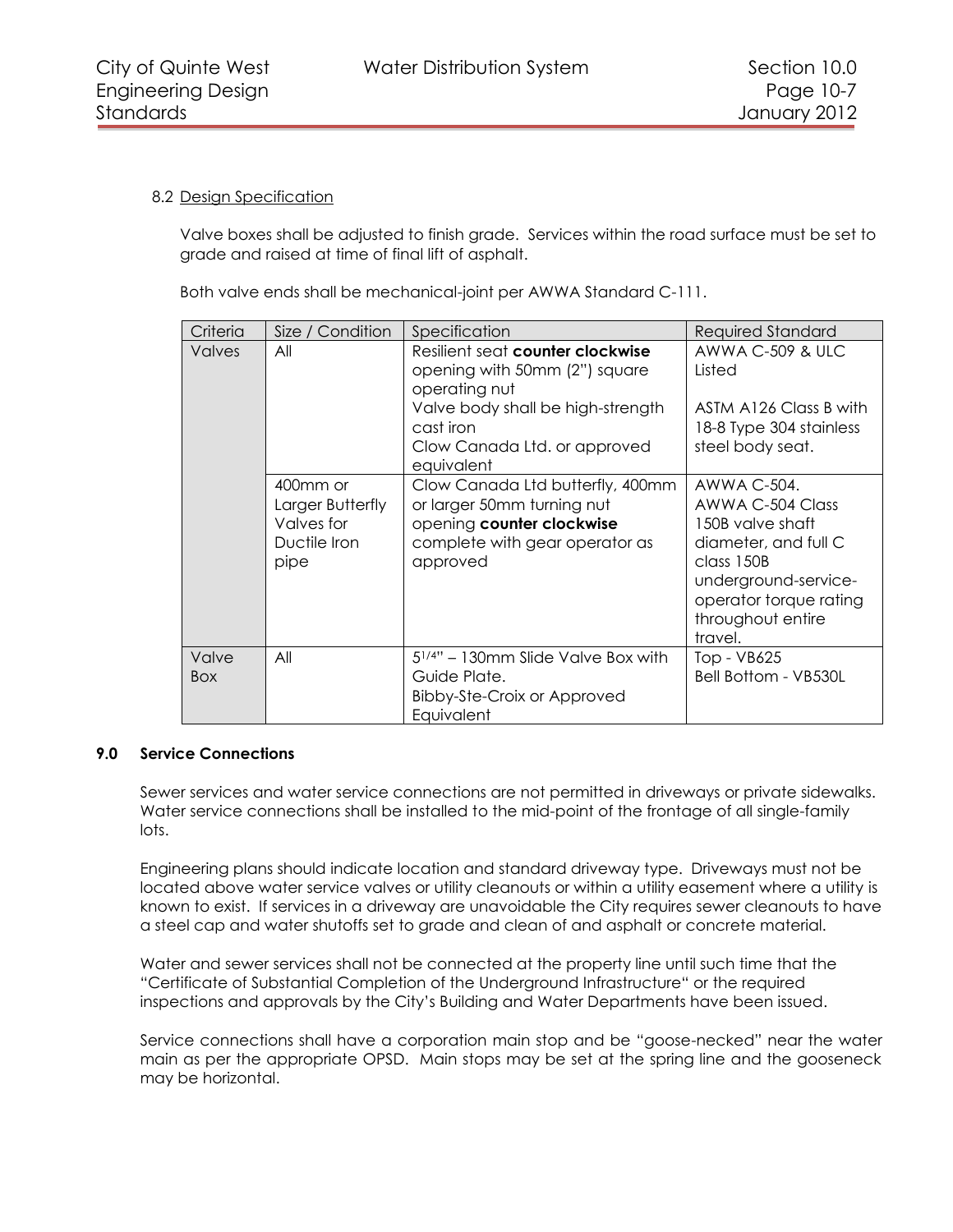# <span id="page-7-0"></span>9.1 Design Specification

Separate services shall be provided to each building and each unit of a semi-detached or row house residential building.

A curb stop with drain and associated valve box to finish grade shall be provided on the service connection to each premises and be located at the property line.

# <span id="page-7-1"></span>9.2 Sizing

Services shall be sized in accordance with the Ontario Building Code 1992 as amended.

| Zoning                                                                                                                                             | Service (minimum) |
|----------------------------------------------------------------------------------------------------------------------------------------------------|-------------------|
| Single family dwelling units                                                                                                                       | 20 <sub>mm</sub>  |
| Low density lots with an average width greater than 15 meters or<br>where the service line between the main and the dwelling<br>exceeds 25 meters. | 25 <sub>mm</sub>  |

# <span id="page-7-2"></span>9.3 Materials

All new construction shall use pre-manufactured tees service and fittings. Service pipes shall be constructed of materials acceptable under Part 7 of Division B of the Building Code (O. Reg 350/06) made under the Building Code Act, 1992 and shall conform to the American Water Works Association (AWWA) Standard C800: Underground Service Line Valves and Fittings. *(Source: Watermain Design Criteria March 2008, MOE)*

| Criteria         | Size / Condition                  | Specification                                                                                                                                                        | Standard                       |
|------------------|-----------------------------------|----------------------------------------------------------------------------------------------------------------------------------------------------------------------|--------------------------------|
| Water<br>Service | Conductive                        | No-lead Brass<br>"Type K" copper service tube<br>Standard throughout<br>subdivision                                                                                  | ASTM B88 "K" type<br>AWWA C800 |
|                  | Non-conductive                    | Ipex Pipe Blue 904 or approved<br>equivalent.<br>#12 Tracer Wire Required                                                                                            | AWWA C904 CSA<br>B137.5        |
|                  | Connection to<br><b>PVC</b> mains | Double bolt stainless steel<br>saddle or approved equal,<br>either of which shall be<br>approved by the City. Pre-<br>manufactured tees shall also<br>be considered. | <b>Fully Passivated</b>        |
| Couplings        | Copper to<br>copper               | No-lead brass couplings.<br>Copper to copper<br>compression, joint couplings<br>Cambridge Brass Series 118-119<br>or approved equivalent                             |                                |
|                  | Copper to Steel<br>or Iron Pipe   | Joint couplings. Nylon isolation<br>bushing required.                                                                                                                |                                |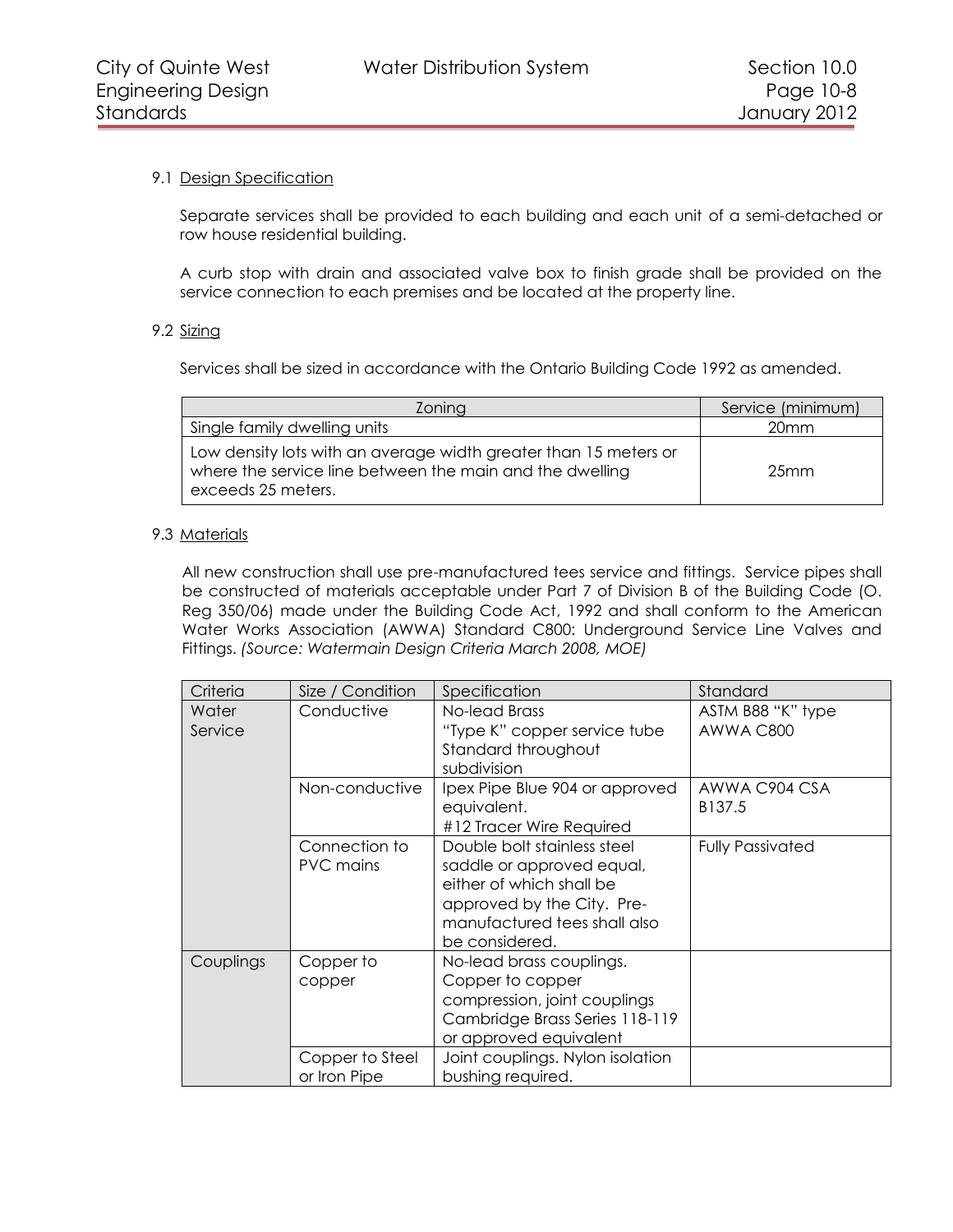| Saddles                 | Double Bolt S.S.<br>Saddle | Stainless steel saddle double<br>bolt AWWA outlet                                                                                                             | AWWA C-800<br>Cambridge Brass Series<br>8403 or approved<br>equivalent.<br><b>Fully Passivated</b>              |
|-------------------------|----------------------------|---------------------------------------------------------------------------------------------------------------------------------------------------------------|-----------------------------------------------------------------------------------------------------------------|
| Curb Stops              | 3/ <sub>4</sub> " to 2"    | Corporation stop ball style with<br>blow out proof stainless steel<br>stem. Compression joint and<br>counter clockwise to open.<br>With drain.                | <b>AWWA C-800</b><br>No-lead fillings<br>Cambridge Brass or<br>approved equal<br>OPSD 1104.010<br>OPSD 1104.020 |
| Main Stops              | $\frac{3}{4}$ " to 2"      | Corporation stop ball style with<br>blow out proof stainless steel<br>stem. Compression joint and<br>counter clockwise to open.<br>"goose-necked" as per OPSD | <b>AWWA C-800</b><br>No-lead fillings<br>Cambridge Brass or<br>approved equal<br>OPSD 1104.010<br>OPSD 1104.020 |
| Service<br><b>Boxes</b> |                            | Supply with stainless steel rods.<br>Slide type No. 8 Bibby Ste Croix<br>or approved equivalent                                                               |                                                                                                                 |

# **10.0 Tracer Wire**

<span id="page-8-0"></span>All non-metallic mains and services shall be traced with a 12 gauge tracer wire. Non-metallic services shall have the tracer wire extending into the building being serviced and terminated at the water meter remote.

Tracer wire shall be "tack welded" to valve boxes and service boxes or connected in an equal fashion as approved by the City. All non-metallic services shall have the tracer wire thermo welded to the curb box.

Tracer wire splices shall be by means approved by the City.

Tracer wire shall be looped up the outside of all main valve boxes and extended into the valve box by 50mm through a saw cut 50mm below the bottom of the cover bell.

## **11.0 Cathodic Protection**

<span id="page-8-1"></span>Tracer wire on mains shall be protected with a 2.3 kg zinc anode, at each end a maximum spacing of which shall be 500 m.

Valves, metallic fittings and hydrants shall be protected with 7.7 kg magnesium anodes.

Metallic services of 25mm or smaller and less than 20m in length shall be protected with a 2.3kg zinc anode.

<span id="page-8-2"></span>Other metallic services of 50mm or smaller shall be protected with a 5.5kg zinc anode.

## **12.0 Abandoning Watermains**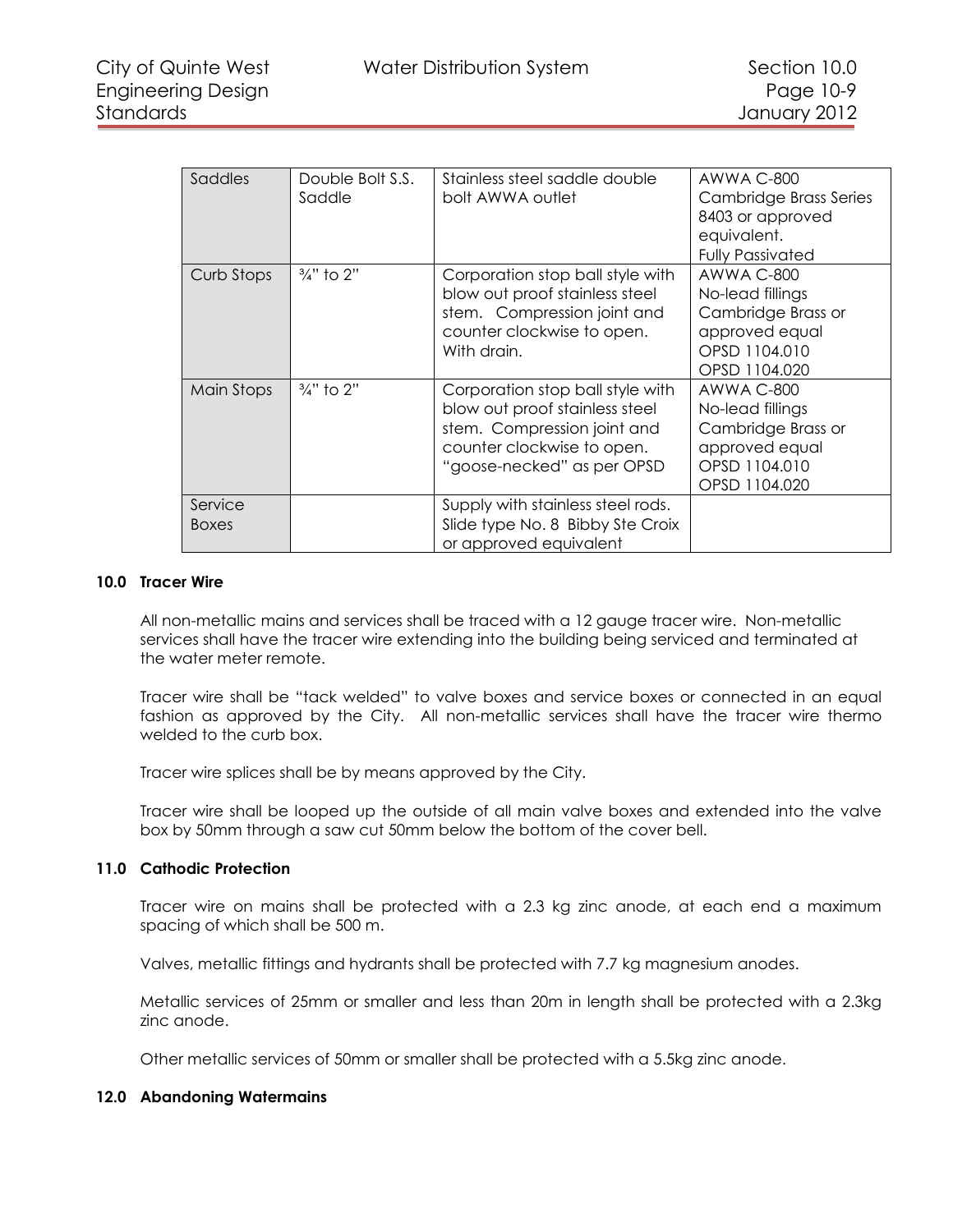Fill watermains larger than 250 mm with sand, plug open ends with bricks and mortar, turn off main stops and crimp the open ends of abandoned water services.

Remove and salvage curb boxes and valve boxes from abandoned water service connections and watermains. Remove all structures to 1 meter below finished grade.

Where a line to be abandoned is connected to a main which will remain, remove the connecting fitting and replace with a straight pipe or revised fitting as appropriate.

#### **13.0 Utility Crossing**

<span id="page-9-0"></span>Where watermains cross over or under other utilities, 300mm (12") minimum clearance respectively shall be provided. Where watermains cross under sewers, 0.50m (1.6') separation shall be required.

#### **14.0 Sampling Station**

<span id="page-9-1"></span>The requirement for sampling stations in any development will be determined by the Director of Public Works and Environmental Services or his or her designate.

#### <span id="page-9-2"></span>14.1 Location

Sampling locations should be points significantly beyond the point of entry to the distribution system. They should be evenly distributed as to provide a representation of the water quality in the distribution system. Sampling locations should address elevated storage tanks within the distribution grid, dead ends, ageing watermains, distribution loops, points with the potential for cross connection/back flow and extremities of the distribution system. (*Practices for the Collection and Handling of Drinking Water Samples, April 2009*).

Sampling stations shall be located 0.3m from the property line between two adjacent lots at the furthest point from the water source or as determined by the City. The curb stop shall be located 1.0m from the property line. The location should permit unobstructed operator access and have adequate surface drainage to a legal and adequate outlet.

#### <span id="page-9-3"></span>14.2 Materials

Sampling Station shall be a Test Tap Water Sample Station. All Fittings and materials shall be no-lead. Typical install from watermain to Test Tap Sampling Station: 34" domestic pipe -> 34" curb stop -> ¾" domestic pipe -> Test Tap. Sampling station will be equipped with a 1" FIP inlet for the connection to the watermain.

Test Tap shall be 1.2 meters above finished grade with a 1.8 meters bury (standard design).

Test Tap and curb stop to rest on a concrete slab. 30cm x 30cm patio slab is acceptable.

#### <span id="page-9-4"></span>**15.0 Fire Hydrants**

The access street and fire hydrants for the subdivision are required to be installed, maintained and kept clear (i.e. 3 meter radius) prior to the commencement of combustible construction.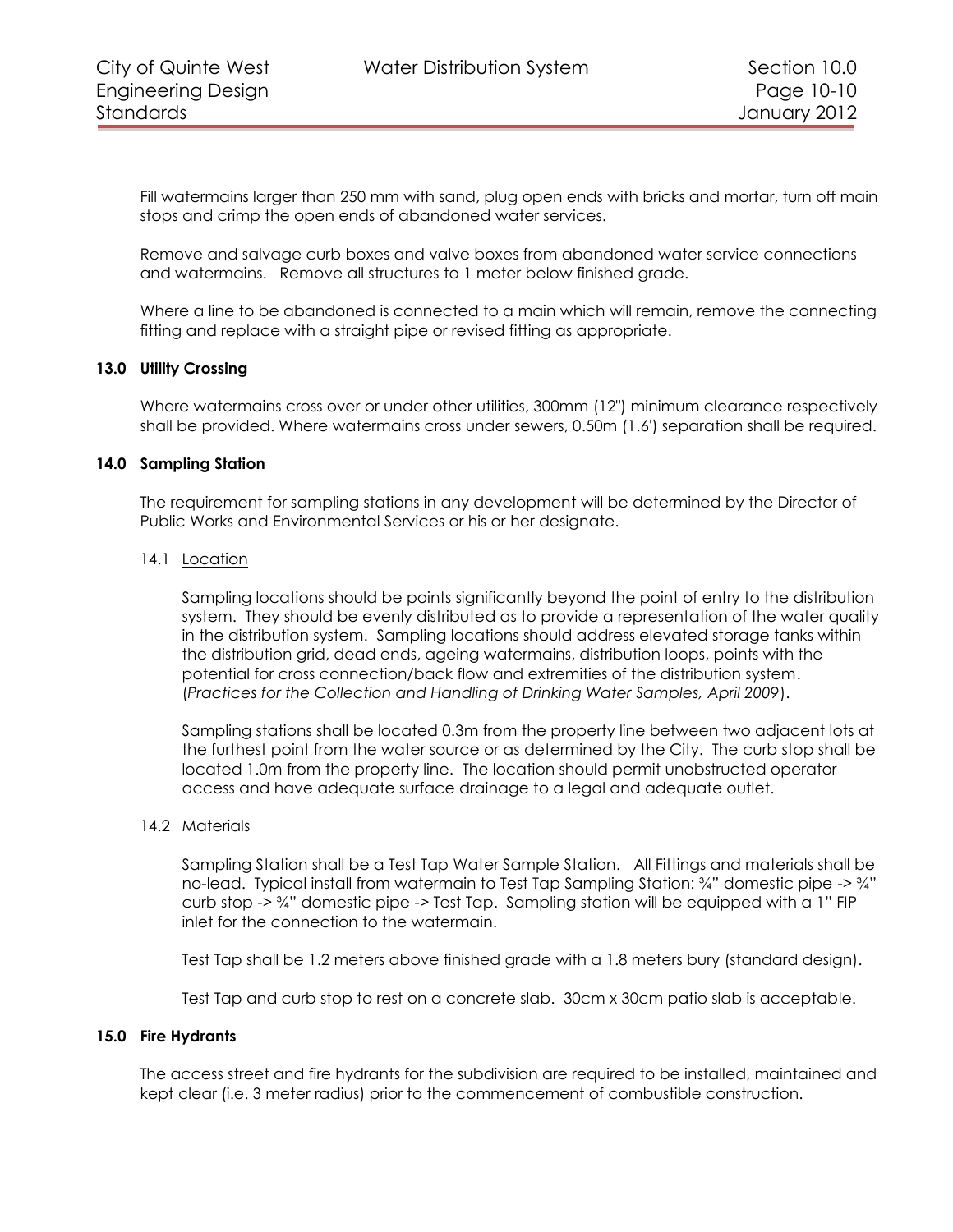# <span id="page-10-1"></span><span id="page-10-0"></span>15.1 Design Specification

## 15.1.1 Spacing

Hydrants shall be located such that the maximum road travel distance from hydrant to the center frontage of a lot shall not exceed 100m. Any deviation beyond the maximum allowable spacing shall require the approval of the City's Fire Chief.

# <span id="page-10-2"></span>15.1.2 Location

All hydrants shall be placed in an obstruction free zone such that neither their view nor their accessibility is obstructed. The Fire Chief shall have the final authority on the location of structures or other items, which might interfere with the view, or the accessibility of hydrants.

Hydrants should be located at intersections, in the middle of long blocks and at the end of long dead-end streets.

Hydrants set in ditches or swales shall conform to OSPD 217.05.

## <span id="page-10-3"></span>15.1.3 Flow Rating

Each hydrant shall be flow rated by the owner's engineer in accordance with Installation, Field Testing, and Maintenance of Fire Hydrants AWWA M17. The rating notes shall be passed to the City's Fire Department prior to issue of Certificate or Letter of Substantial Completion of Underground Infrastructure. Further the Fire Chief's concurrence that fire flows meet the development's needs is required prior to issue of the certificate or letter.

#### <span id="page-10-4"></span>15.1.4 Water Pressure

The water requirements for fire fighting purposes must be based on the Fire Underwriters Survey Guide – "Water Supply for Public Fire Protection". For example, the water supply for fire fighting purposes is required to be a minimum of 1,100 IGPM at 20psi based on a residential subdivision with 1 and 2 storey single detached residential dwellings.

#### <span id="page-10-5"></span>15.1.5 Valves

A valve should be provided on lateral connections between hydrants and street mains. Each hydrant shall have an isolation valve with a valve box attached to the main using an anchor tee.

A sufficient number of valves should be installed so that a break or other failure will not affect more than 400 meters of arterial mains, 150 meters of mains in commercial districts, or 250 meters of mains in residential districts.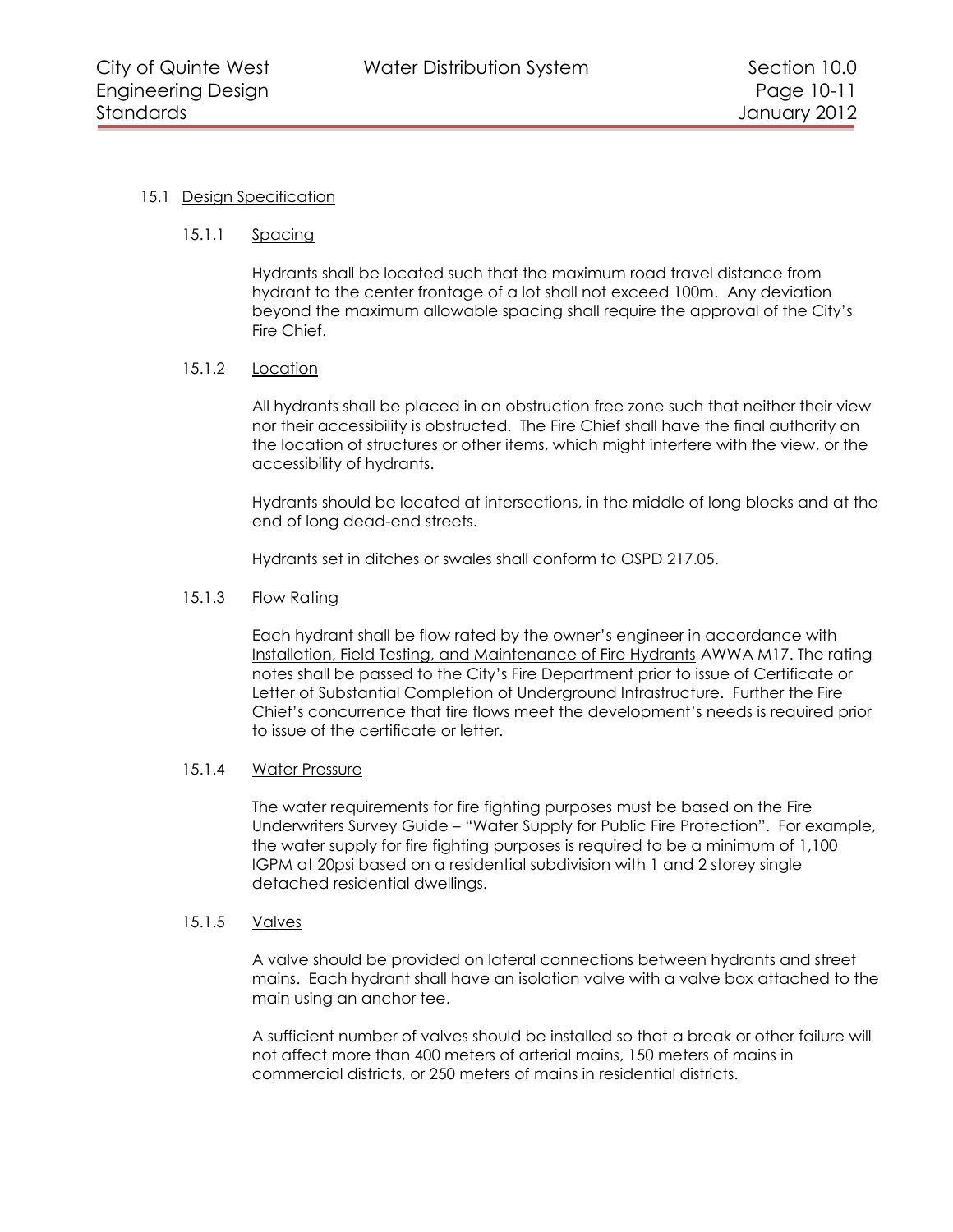## <span id="page-11-0"></span>15.1.6 Flanges

Fire hydrant hose outlets shall not be less than 450mm above final grade (i.e. NFPA standard 24, Chapter 7.3)

The hydrant flanges shall be installed as per O.P.S.D. 1105.010. Flanges shall be placed at a height between 100-150 millimeters from the finished grade such that connecting bolts can be easily removed.

# <span id="page-11-1"></span>15.1.7 Colour

Fire hydrant tops and caps are required to be color coded to comply with Chapter 5 of NFPA 291.

All fire flow indicator paint shall be Tremclad Rust Paint Semi Gloss and shall correspond with the following Tremclad Colors:

| <b>Required Color</b> | <b>Tremclad Color</b> |
|-----------------------|-----------------------|
| White                 | White                 |
| <b>Black</b>          | <b>Black</b>          |
| Light Blue            | Medium Blue           |
| Green                 | John Deere Green      |
| Orange                | <b>Real Orange</b>    |
| Red                   | <b>Fire Read</b>      |

## <span id="page-11-2"></span>15.2 Materials

Hydrants should conform to American Water Works Standard for Dry Barrel Fire Hydrants or Underwriters' Laboratories of Canada listing. Hydrants shall be installed as per OPSD and shall also conform to the following:

| Criteria      | Specification                                                                                                                                                           |
|---------------|-------------------------------------------------------------------------------------------------------------------------------------------------------------------------|
| Approved      | Canada Valve Century, McCavity M-67 or Mueller Centurion                                                                                                                |
| Products      | AWWA Standard C502 and shall be listed with ULC and FM                                                                                                                  |
| <b>Barrel</b> | 150mm with two 63mm hose connections and one B-33 Pumper<br>(Steamer) Port Connection, counter clockwise opening. 1" Square<br>Operating Nut. Breakaway / Safety Flange |
| Color         | Chrome Yellow<br>Epoxy coating to both interior and exterior of hydrant shoe for<br>corrosion protection                                                                |
| Lateral       | Not less than 150mm in diameter                                                                                                                                         |

## Additional Criteria

All hydrants shall be self-draining. Washed gravel of suitable size and quantity shall be  $\bullet$ placed around the drain holes to ensure drainage. Such material shall be topped with suitable geotextile to ensure fines do not migrate into the drainage rock.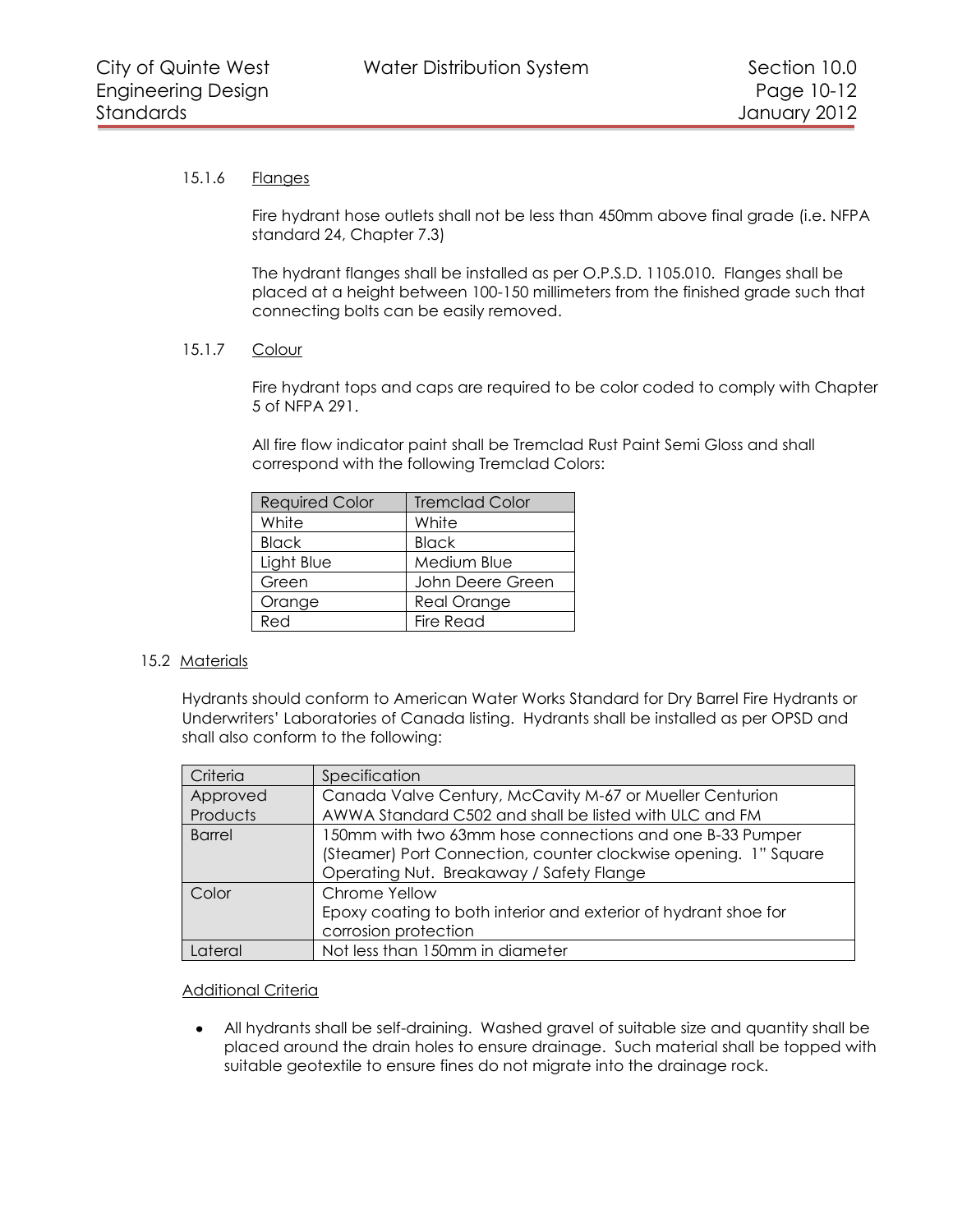- $\bullet$ Fire hydrants which are not in service shall have a fiber reinforced yellow bag with "Hydrant Out of Service" in black lettering affixed over it.
- A hydrant shall be provided for flushing purposes on mains larger than 50mm. Such flushing devices shall not be connected to any sewer. Devices other than hydrants shall be approved on a case-by-case basis.

## **16.0 Fire Protection**

<span id="page-12-0"></span>To estimate the fire flow requirements for a development or particular structure the owner and/or engineer should refer to the "Fire Protection Water Supply Guideline" by the Office of the Fire Marshal.

## **17.0 Temporary Water Service**

<span id="page-12-1"></span>To provide and maintain temporary water services to houses and businesses that are disconnected or isolated from the watermain during the watermain construction for durations greater than 8 hours.

Submit the proposed method of temporary water supply to the Contract Administrator for approval prior to starting the work. All supply piping or hoses shall be CSA approved for potable water use and shall be disinfected, flushed and tested prior to use.

Provide for continuous bleeding of temporary water supplies to maintain water quality.

Connect the temporary water supply to the City system using approved backflow preventers at the source and at the connection to the customer. Obtain certification of backflow prevention device prior to use and provide a copy to the Contract Administrator.

<span id="page-12-2"></span>Flush the water service connection prior to returning the service to normal operation.

## **18.0 Testing**

The intent of this policy is to ensure that all new watermains and temporary waterlines whether installed by the City or by independent contractors are sampled and testing in a consistent manner in accordance with current industry standards. No new watermains or temporary watermains will be put into service until satisfactory results are achieved.

Procedures shall follow current AWWA standards and in the event of conflict, the current AWWA standard shall prevail.

- AWWA Standard for Disinfecting Watermains C651-05
- AWWA B300 Standard for Hypochlorites
- AWWA B301 Standard for Liquid Chlorine
- Simplified Procedures for Water Examination. AWWA Manual M12. AWWA, Denver (1997)
- Standard Methods for the Examination of Water and Wastewater. APHA, AWWA, and WEF.  $\bullet$ Washington, D.C. (20<sup>th</sup> ed., 1998)

<span id="page-12-3"></span>18.1 Super Chlorination, Pressure Testing and Flushing Procedure